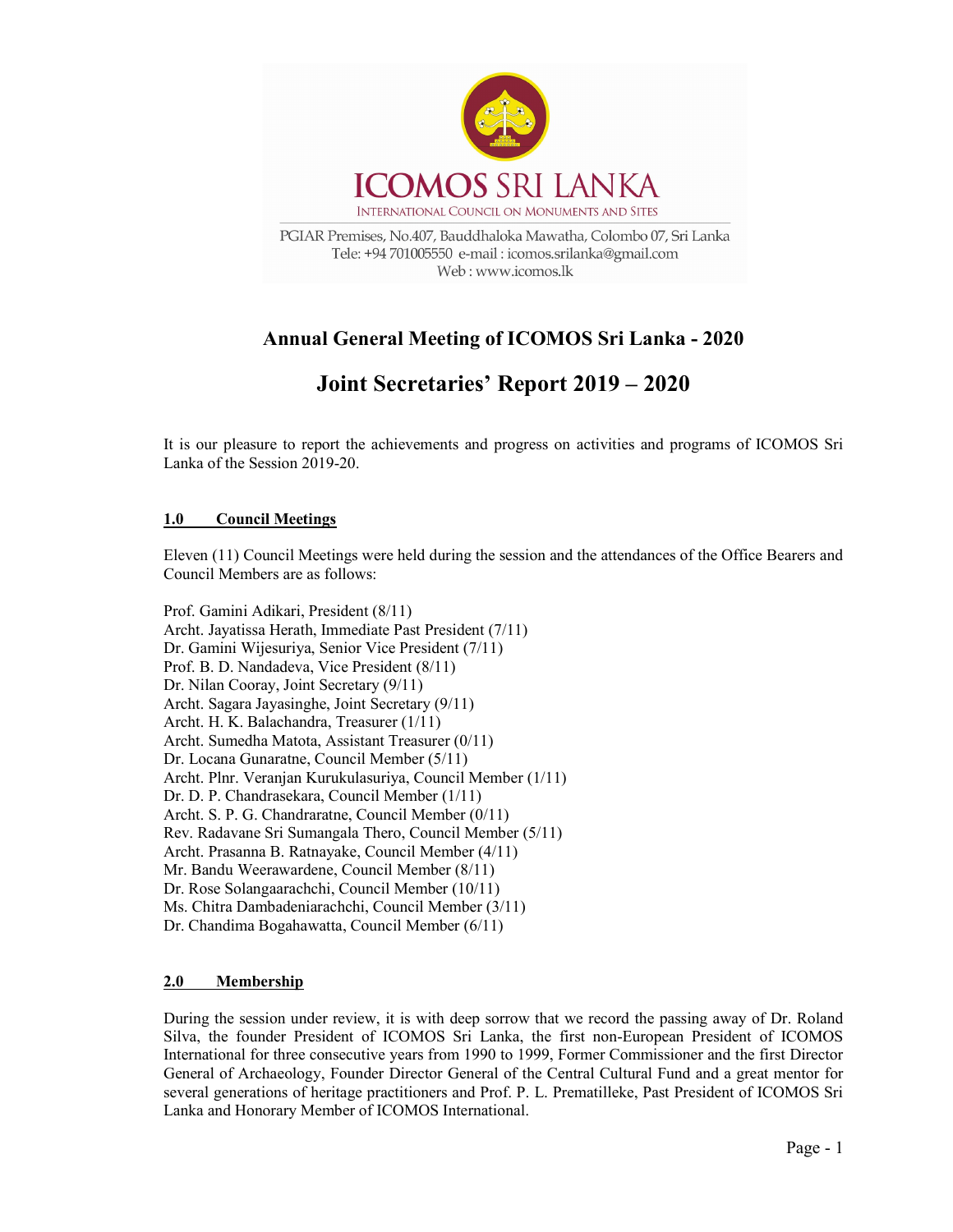During the same session, following 5 applicants were selected for enrollment as new members of ICOMOS Sri Lanka:

- Ms. Sarala Fernando
- Mr. P. Tharindu Madushan Peiris
- Mr. N. A. D. N. Dharmasena
- Ms. Tharangi Lanka Weerakkody
- Mr. Kelum Nalinda Manamendra-Arachchi

With these new members, the total membership of ICOMOS Sri Lanka as at present stands at 129.

#### 3.0 Public Lecture Series

The monthly public lecture series conducted on every second Thursday of the month following the Council Meeting is the most popular public event of ICOMOS Sri Lanka. Following public lectures covering wide range of subjects and topics related to cultural heritage were held at the PGIAR during the session:

- June 2019: 'Paleo-Climate and Extinct Fauna in Sri Lanka' by Mr. Kelum Manamendra-Arachchi
- July 2019: 'Ellanga: The Cascading Tank System of Sri Lanka's North Central Province' by Mr. M. U. A Tennakoon
- August 2019: 'Sri Lanka's Paleo-Bio Diversity: Conservation and Tourism Development' by Prof. Gamini Adikari
- September 2019: 'Water Utilities of Ranmasu Uyana: A Multifarious Review' by Dr. Chandana Jayawardana
- October 2019: 'New Findings on Sri Lanka's Wall Painting Techniques' by Prof. B. D. Nandadeva
- November 2019: 'Resurrecting Vidiyebandara's Citadel in Sathkorale' by Prof. Samitha Manawadu
- December 2019: 'Ancient Iron Technology of the Kiri-Oya Basin, Sigiriya' by Dr. Rose Solangaarachchi
- February 2020: 'Oru  $PARU Yathra$ ": A forensic re-appraisal of the "Paru: the work-horse of the waterways' by Mr. Somasiri Devendra

The Council very much appreciates the voluntary input of all the lecturers.

#### 4.0 International Events

The International Symposium on 'World Heritage Properties, Programs and People in the Asia-Pacific Region' connected with the Inaugural Event of the Network of Heritage Practitioners of the Asia-Pacific (HeritAP) organized by the World Heritage Institute of Training and Research for the Asia and the Pacific Region (WHITRAP) in partnership with ICOMOS Sri Lanka was held in the most successful manner from  $7 - 10$  December 2019. The symposium was attended by 27 international participants from Australia, Bangladesh, China, Indonesia, Japan, Korea, Myanmar, Viet Nam, Malaysia and 42 local participants representing ICOMOS Sri Lanka, Department of Archaeology, Central Cultural Fund, Universities, Galle Heritage Foundation, National Trust, State Engineering Corporation, Strategic Cities Development Project, Royal Asiatic Society etc. Dr. Webber Ndoro, the Director General of ICCROM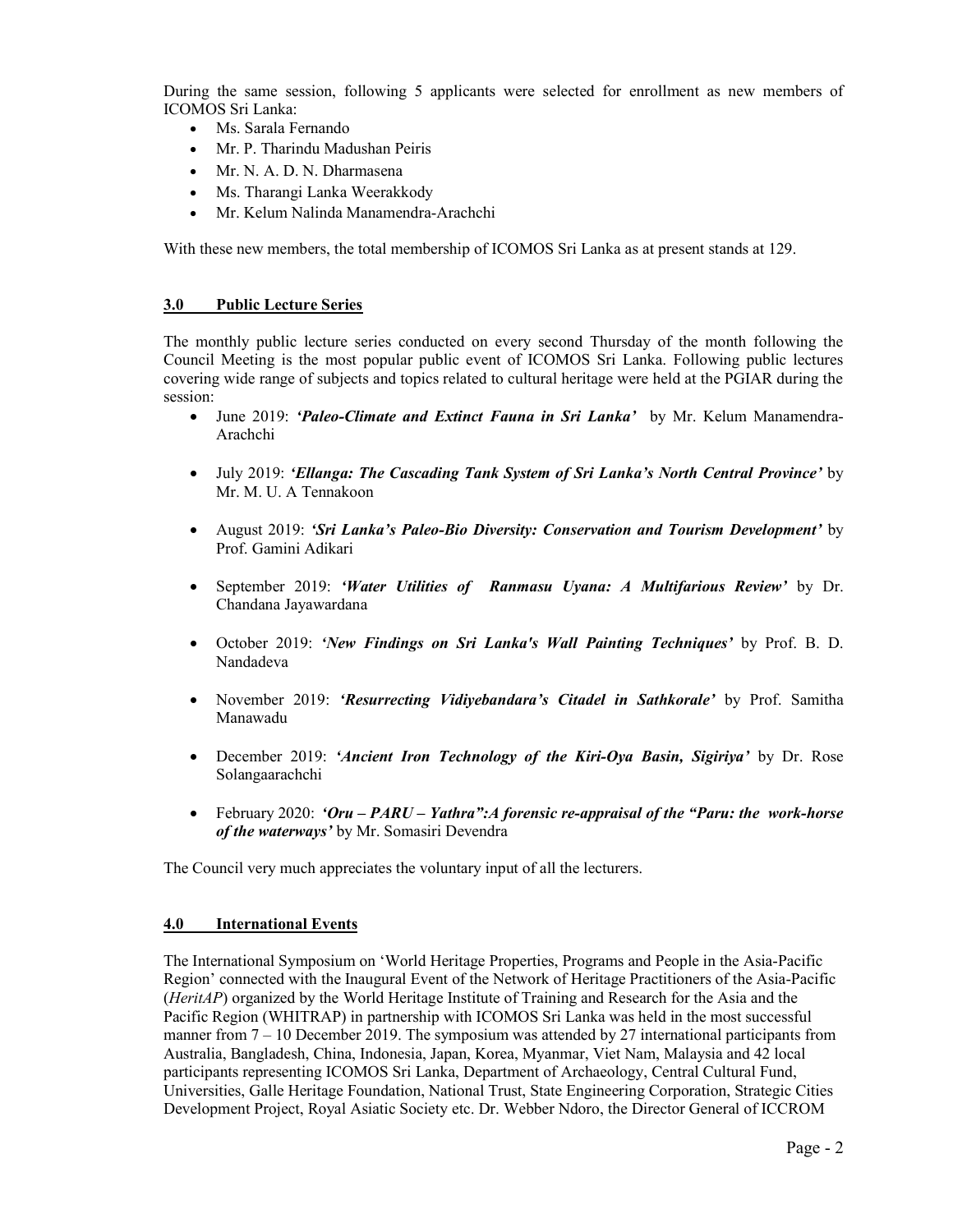attended as a special guest in this international event. One of the highlights of the Program was the celebration of Dr. Roland Silva which was attended by more than 100 national and international heritage practitioners. As part of the program, the international participants made excursions to the World Heritage Sites of Sigiriya and Kandy. The Council wishes to extended appreciation to Dr. Gamini Wijesuriya for his personal efforts in persuading WHITRAP to hold the symposium in Colombo, and it was the first international event organized by ICOMOS Sri Lanka in 15 years.

# 5.0 Publications

During the session, ICOMOS Sri Lanka was able to publish following publications:

# **Our Heritage:**  $I^{st}$  Volume of the ICOMOS Sri Lanka Journal

Publication of selected articles of Dr. Roland Silva, Prof. Senake Bandaranayake, Archt. Ashley de Vos and Prof. Nimal de Silva, distinguished Past Presidents of ICOMOS Sri Lanka was ceremonially launched on  $17<sup>th</sup>$  October 2019 at 5.00 pm at the PGIAR. Dr. D. P. Chandrasekera, the issue editor of the journal delivered the keynote speech titled 'Vernacular in Contemporary Context' at the launching ceremony. The publication is on sale at Rs. 450.00 per copy. Prof. B. D. Nandadeva, the issue editor of the 2<sup>nd</sup> Volume of the publication is currently working with the authors and it is expected that the journal will be published in the first half of 2020.

## Roland Silva: a Genius of an Era

The book jointly authored by Dr. Gamini Wijesuriya, Dr. Nilan Cooray and Archt. Jayatissa Herath recording the landmarks of the long and illustrious journey of Dr. Roland Silva was launched on  $8<sup>th</sup>$ December 2019 to celebrate and felicitate his immense contribution to safeguard not only Sri Lanka's cultural heritage, but that of the globe, as part of the program of the International Symposium on World Heritage Properties, Programs and People in the Asia Pacific Region held in Colombo, December 2019. The book is on sale at Rs. 1000.00 per copy. ICOMOS Sri Lanka is planning to prepare a comprehensive account of Dr. Roland Silva.

## Booklets on heritage sites

The initial work to publish small booklets (A5 size with 16 pages each) targeting school children and general public is being coordinated by Ms. Chitra Dambadeniarachchi, Council Member.

## Translation of selected books to Sinhala

It was also decided to translate some of the important publications covering the subjects of conservation and heritage management to Sinhala language targeting the university students who follow undergraduate and postgraduate courses in conservation and heritage management. As a first step, selected works of Dr. Gamini Wijesuriya on the subject will be translated and published.

## 6.0 Revisions to the Constitution

Draft revisions to the Constitution of ICOMOS Sri Lanka taking into consideration of the Constitutions of ICOMOS International and other National Committees such as those in India, Canada and Australia were made during the session under review. The draft revisions have already been circulated among the General Membership for the process of adopting them. The Council appreciates the specific inputs provided by Dr. Gamini Wijesuriya, the Senior Vice President and Archt. Jayatissa Herath, Immediate Past President in this regard.

## 7.0 Identity Cards

The first batch of ICOMOS Sri Lanka Identity Cards is ready for issuance on the day of AGM to the members who have requested Identity Cards. The Council extends appreciations to Archt. Sagara Jayasinghe, Joint Secretary for designing the Identity Card and Dr. Chandima Bogahawatte for coordination work enabling the printing of the ID Cards. The Council is in the process of negotiating